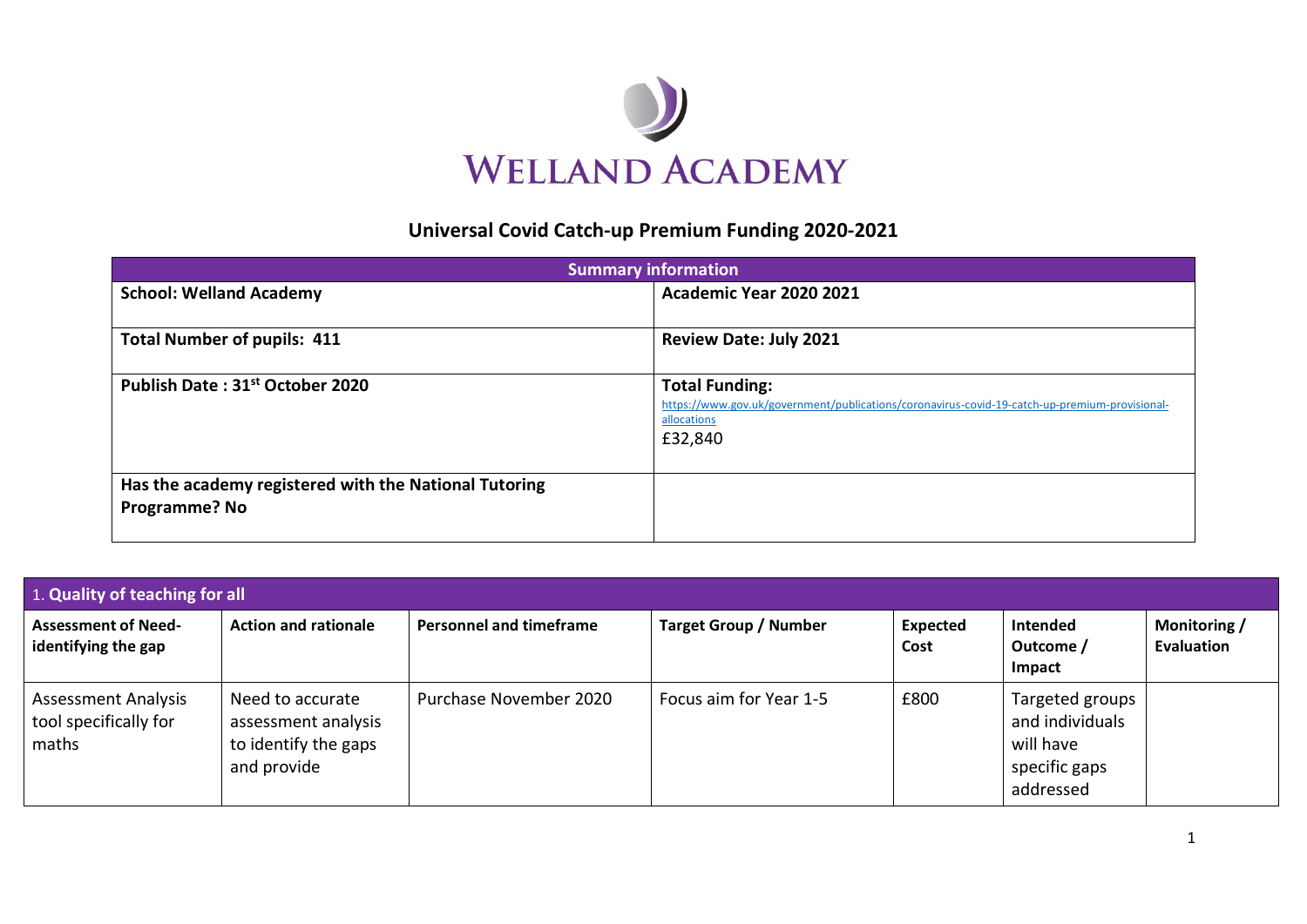| 2. Targeted academic support                                                                                                      | intervention material<br>for staff to use                                                                                                                         |                                                                                                     |                                                                                                         | <b>Total budgeted cost</b>        | through<br>assessment<br>analysis and<br>intervention<br>£800                                                                                                                             |                                                                                          |
|-----------------------------------------------------------------------------------------------------------------------------------|-------------------------------------------------------------------------------------------------------------------------------------------------------------------|-----------------------------------------------------------------------------------------------------|---------------------------------------------------------------------------------------------------------|-----------------------------------|-------------------------------------------------------------------------------------------------------------------------------------------------------------------------------------------|------------------------------------------------------------------------------------------|
| <b>Assessment of Need-</b><br>identifying the gap                                                                                 | <b>Action</b>                                                                                                                                                     | <b>Personnel and timeframe</b>                                                                      | <b>Target Group / Number</b>                                                                            | <b>Expected</b><br>Cost           | Intended<br>Outcome /<br>Impact                                                                                                                                                           | Monitoring /<br><b>Evaluation</b>                                                        |
| Year 3 reading and maths<br>gaps                                                                                                  | <b>Employ Teaching</b><br>assistant 4 x a week after<br>school 1 hour a day<br>Using Shine Intervention                                                           | Teaching assistant who knows<br>the children from Summer 1 to<br>end of Summer 2                    | 12 children<br>6 for reading<br>6 for maths<br>Each group has 2 sessions of<br>reading or maths a week. |                                   | Gaps identified<br>from assessments<br>are secured.                                                                                                                                       | PIRA/PUMA tests                                                                          |
| Reading and phonics -<br>decoding, fluency and<br>comprehension<br>Writing - the basics,<br>sentence structure and<br>punctuation | Cover supervisor<br>targeted support and<br>intervention for 1:1 and<br>small group                                                                               | Advertise internally for cover<br>supervisor<br>Employ Learning Assistant to<br>cover internal role | Year 1 and Year 2                                                                                       | £22,000 until<br><b>July 2021</b> | Increased<br>progress phonics<br>screening results<br>Increased fluency<br>in reading $=$<br>children moving<br>book banded<br>levels<br>Children<br>accessing SATs<br>tests confidently. | Phonics<br>screening<br>Benchmarking<br>PIXL tests<br>Writing<br>moderation/ARS<br>grids |
| Year 4 support in Reading<br>Maths, Writing                                                                                       | Employ teacher to cover<br>current Year 4 teacher in<br>order to be released to<br>provide intensive<br>coaching for Year 4<br>children<br>Reading fluency groups | September 2020 advertise<br>teacher role<br>Appoint November 2020<br>Begin January 2021             | Year 4                                                                                                  | £4,000                            | Maths gaps<br>closed<br>Writing skills<br>improved<br>Increase in<br>number of<br>children achieving<br>ARE in reading,<br>writing and maths                                              | PIXL tests<br>Reading ages<br>(YARK<br>assessments)                                      |